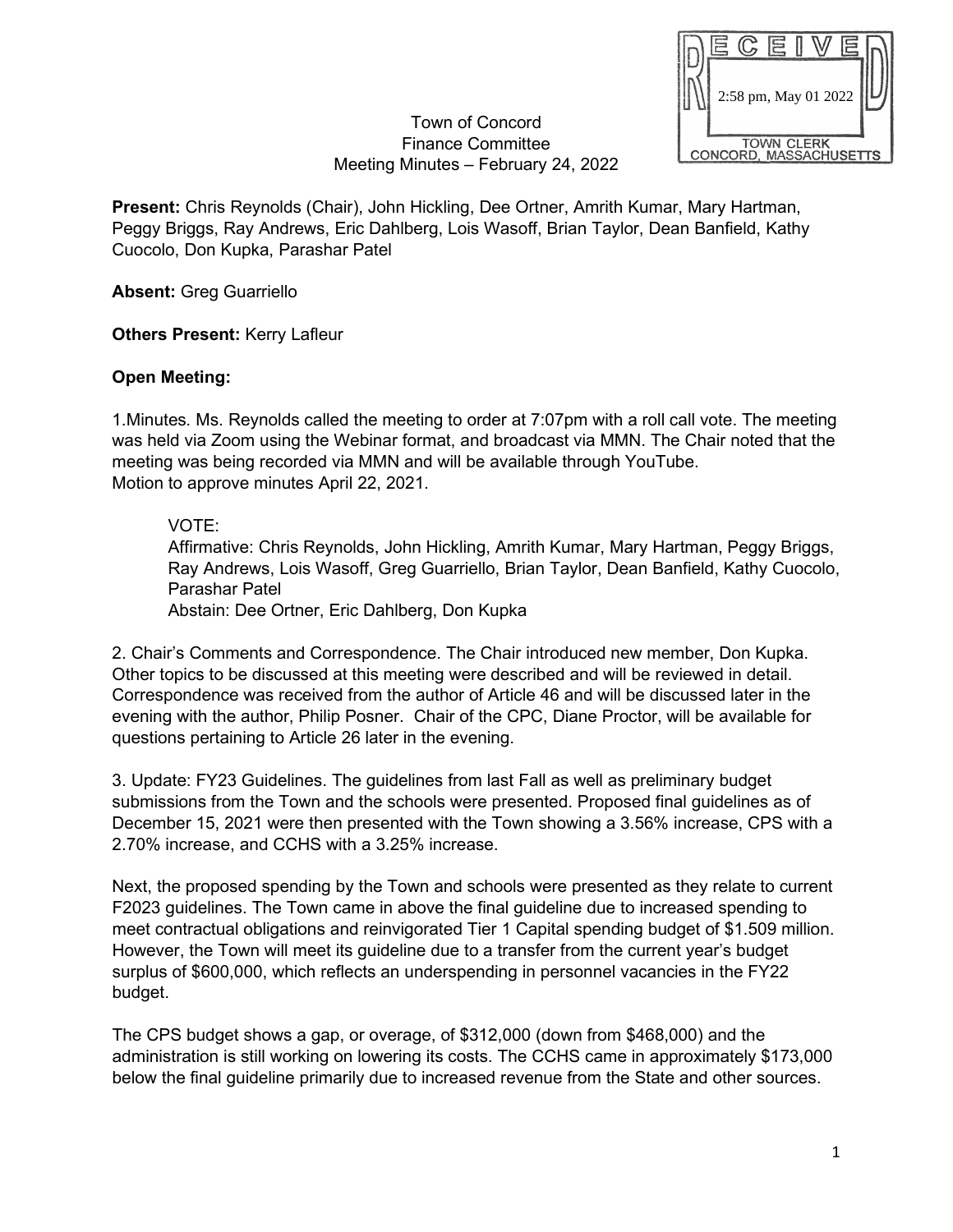The proposed budget spending based on currently revised numbers indicates the following increases between FY22 and FY23: a 6.66% increase by the Town; 3.45% for CPS; and, 3.06% for CCHS that represents a combined total increase of 4.38%.

4. Update: ARPA. Ms. Lafleur updated the Committee with the following information. The Select Board held two meetings regarding ARPA during which suggested projects for funding were defined. Concord has been allocated \$5.6 million in ARPA funding, half of which the Town has received, and the remaining half will be received in the next fiscal year. Due to Concord's small size and the amount of funding received, the ARPA funds can be called "Lost Revenue", to aid in the recovery of the Town, its businesses, etc. This will allow the funding to be spent without restriction, similar to money spent from the Town's free cash account. The Select Board decided to spend 25% over the four fiscal years starting with FY22. The Select Board asked staff to review proposals discussed during their January and February meetings and submit findings for further consideration to the Select Board at future meetings. Example suggestions going forward may include the funding for a full-time transportation planner as well as assistance for Concord's business community. Funding of premium pay for police and fire protection also is being considered. While it is too late to vet proposals for FY22 and FY23 through the budget process, ARPA project spending for FY24 and FY25 will have greater visibility and access as projects will flow through the annual budget planning process. All funding must be legally obligated by December 31, 2024 and spent by December 31, 2026. The Affordable Housing Trust has asked for \$500,000 from ARPA this year rather than from free cash.

Committee members expressed concerns about spending funds for personnel (a recurring cost) rather than for one-time projects. A regulatory means exists for the Town to request support for fulfilling reporting requirements, should the need occur. Ms. Lafleur mentioned that numerous regional towns are focusing on one major infrastructure project. The use of funds for new school construction, existing capital planning projects and similar Town needs were discussed.

5. Public Meeting Hearing Calendar/Review of Process. The calendar and dates for Finance Committee Hearings were reviewed. Meetings will be in-person (preferred) and zoom. After each Hearing, the Finance Committee will conduct its deliberations and recommendations.

6. Discussion: ATM Warrant Articles, 9-14, 24-29, 46; other articles with financial impact. Article 26 was taken out of order for discussion. Item G,Junction Village Open Space was discussed with Diane Proctor, CPC Chair. The costs and need for this project were examined. Ms. Proctor explained the historical significance of the land as well as timing and access to equipment use. Other questions focused on the timing of this project and disruption if the building project lagged behind the landscaping project. Item J, Recreation Facilities Strategic Plan, will look only at land use and not buildings. Item F, Assabet River Bluff Preservation Project, was appraised at \$3.2 million, and does not include support for the construction of affordable housing. Questions about the number of affordable housing units, density and impacts to the environment were discussed. Discussion of Article 25 focused on the addition of \$500,000 for funding the purchase of the land for the Assabet River Bluff Preservation Project, if needed.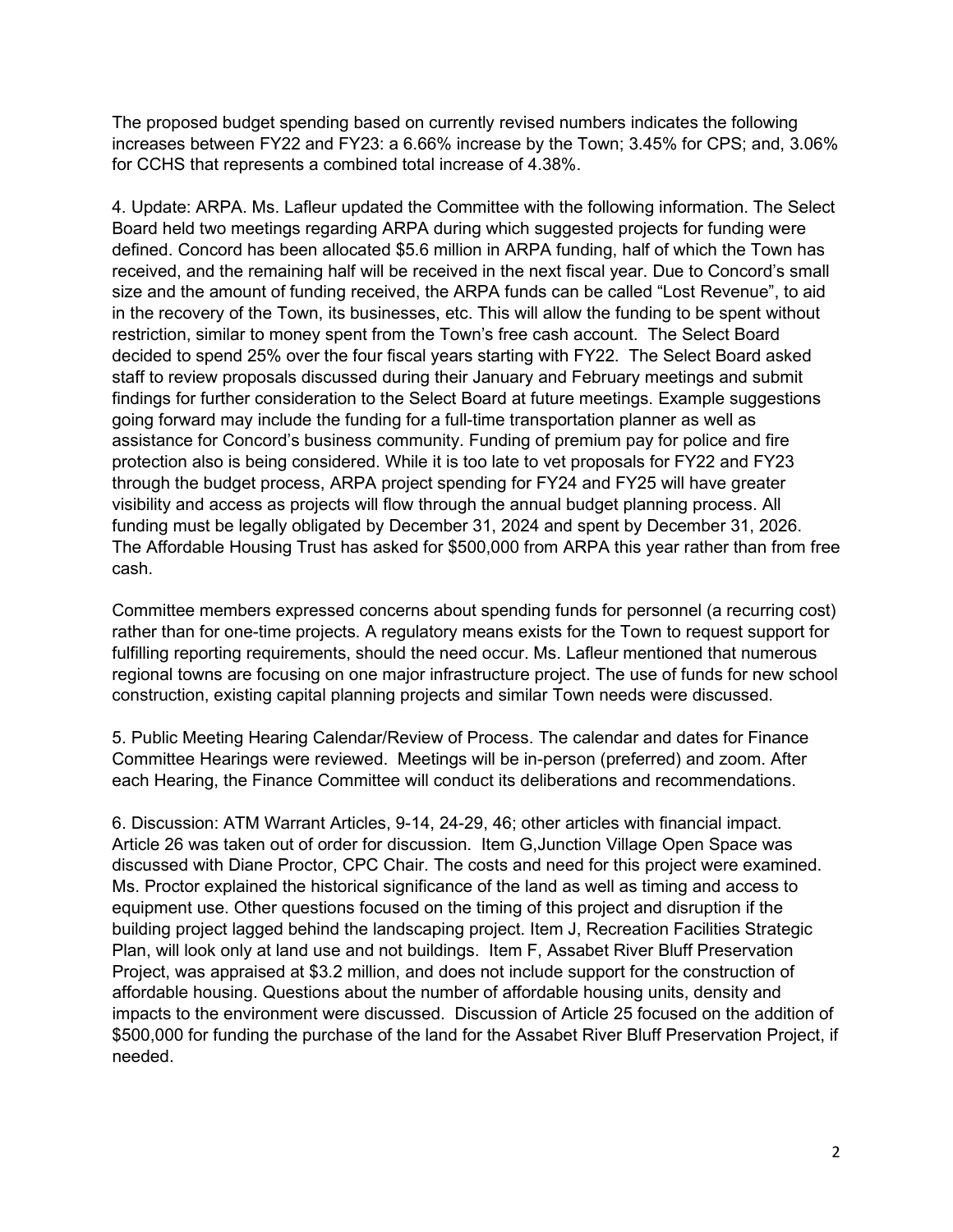Article 46: Mr. Posner spoke about the need of funds for a feasibility study of the Reformatory Branch Trail. Mr. Posner outlined the need for this project, improvements required for the trail, and the need for a public study to improve conditions. Accessibility was emphasized. The State-funded construction of this trail in Bedford will begin within two years and end at the town line with Concord. Ms. Lafleur stated that a \$75,000 appropriation for trail usage currently exists, has not been expended, but is not currently available for this project. Mr. Posner has requested that his initiative be funded through his article at Town Meeting. The amount of funding stated in the Article was described as a minimum for this feasibility study. If the Article is not approved, If Article 46 does not pass, Mr. Posner stated that he would return next year and try to have the project folded into the Town budget

Article 10: The Capital Improvement and Debt Plan was described. This year pavement improvements will amount to \$2 million in the Tier 2 (borrowed funds) list. The Keyes Road roof unexpectedly needed replacement and funding was advanced to FY23. Tier 1 funding totals slightly more than \$1.5 million. Funding for park projects at \$350,000 will be winding down after the FY23 year. A bathroom project at Rideout is scheduled for FY24. Additional funding beyond these park projects will wait until the Parks Master Plan has been completed. The need for increased spending for road infrastructure will be focused on next year. Questions about capital items will be further detailed at the Hearing.

Articles 11 & 12: no questions

Articles 13 & 14: The addition of an advisor under Article 14 is a new request.

Article 15: Waived.

Article 24: To be funded through ARPA.

Article 27: Request for establishing a revolving fund for the Visitor Center. The estimate is \$70,000. This must be approved at Town Meeting before an appropriation can be funded. Funding for economic vitality personnel runs through the general fund.

Article 28: The appropriation for all revolving funds is in this Article.

Article 29: Parking meter appropriation of not to exceed \$400,000 from parking meter receipts. Funds can be used fairly broadly for transportation or parking meters.

7. Preparation for the 2022 Finance Committee Report. Lois Wasoff presented an outline for the revamped report. Any issues with the format should be directed to Chair Reynolds or Ms. Wasoff. Specific topics, such as the stabilization fund, will be highlighted in the Report. Ms. Lafleur will be the Town contact for developing the report. The Finance Committee members responsible for certain portions or write-ups will be notified. The report will be sent out in mid-April. Any input should be sent to Lois Wasoff.

8. Observer Reports. None.

9. Public Comment. Ellen Quackenbush commented on the approach being recommended by Mr. Posner, author of Article 46. Rather than a feasibility study, Ms. Quackenbush suggested a needs assessment to establish a current picture of the trail instead of the feasibility study that presupposes a solution.

Ned Perry strongly suggested that the members of the Finance Committee vigorously insert themselves in the discussions on ARPA-funded projects, and not to restrict themselves to the